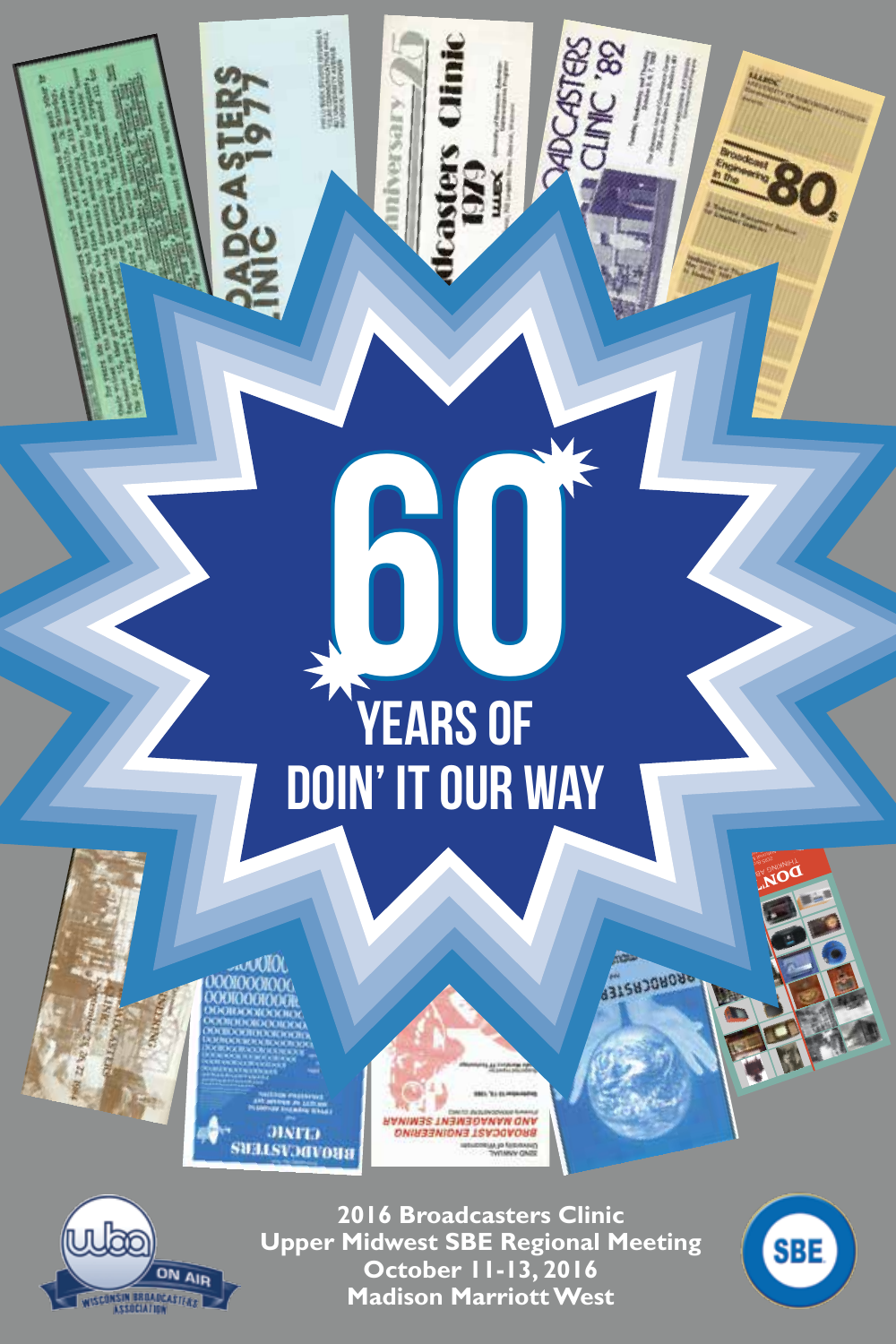## **TUESDAY OCTOBER 11**

*All sessions and activities are in the Superior Room unless otherwise noted.*

#### 7:45 a.m. **Registration & Continental Breakfast**

#### $8:50a.m.$ **Opening Remarks**

## 9:15 a.m.



**Benefits of liquid cooling for high power Fm digital transmitters**

timothy anderson, cpbe, Gatesair

This session will discuss the advances in RF power systems and modern liquid cooling techniques being employed to reduce both operational cost and the carbon footprint of high-power FM digital transmitters.

10 a.m.



**µMPX: Network FM-Stereo Composite Connectivity FRANK FOTI** 

telos alliance This presentation will

#### 2016 Broadcasters Clinic | Program Agenda

offer an explanation of µMPX, an innovative method in which the MPX signal can be carried over a data link of 320KB/s.

#### 10:45 a.m. **Break**



**the fcc's am rejuvenation; can reduced protection be a good thing?**

#### doug vernier, V-soft

Would the proposed reductions in protection result in greater flexibility for AM stations to improve their signals? Or would they merely increase inter-station interference? Would the net effect be beneficial or harmful to AM broadcasters and listeners?

#### 11:45 a.m.-1 p.m. **Lunch**



**why 0.01% distortion sometimes matters, and 30% sometimes doesn't**

#### steve dove, wheatstone

A lighthearted romp through why some things sound the way they do—deflating some conventional wisdoms, and highlighting some surprising insights.

#### 1:45 p.m.



**optimizing combined am antenna systems** Kurt gorman,

phasetek Inc.

With the increase in AM radio stations sharing antenna sites, filtering circuitry can be used in conjunction with new/ existing phasing circuitry to increase both pattern and impedance bandwidth. Older systems can also be improved with these techniques.

#### 2:30 p.m. **Break**

## 2:45 p.m.



**adaptive multi-rate audio streaming** kirk harnack,

telos alliance

What problems does Adaptive Streaming solve for us and for listeners? How does Adaptive Streaming work? How does one configure an Adaptive Streaming encoder? What other infrastructure is needed to support Adaptive Streaming?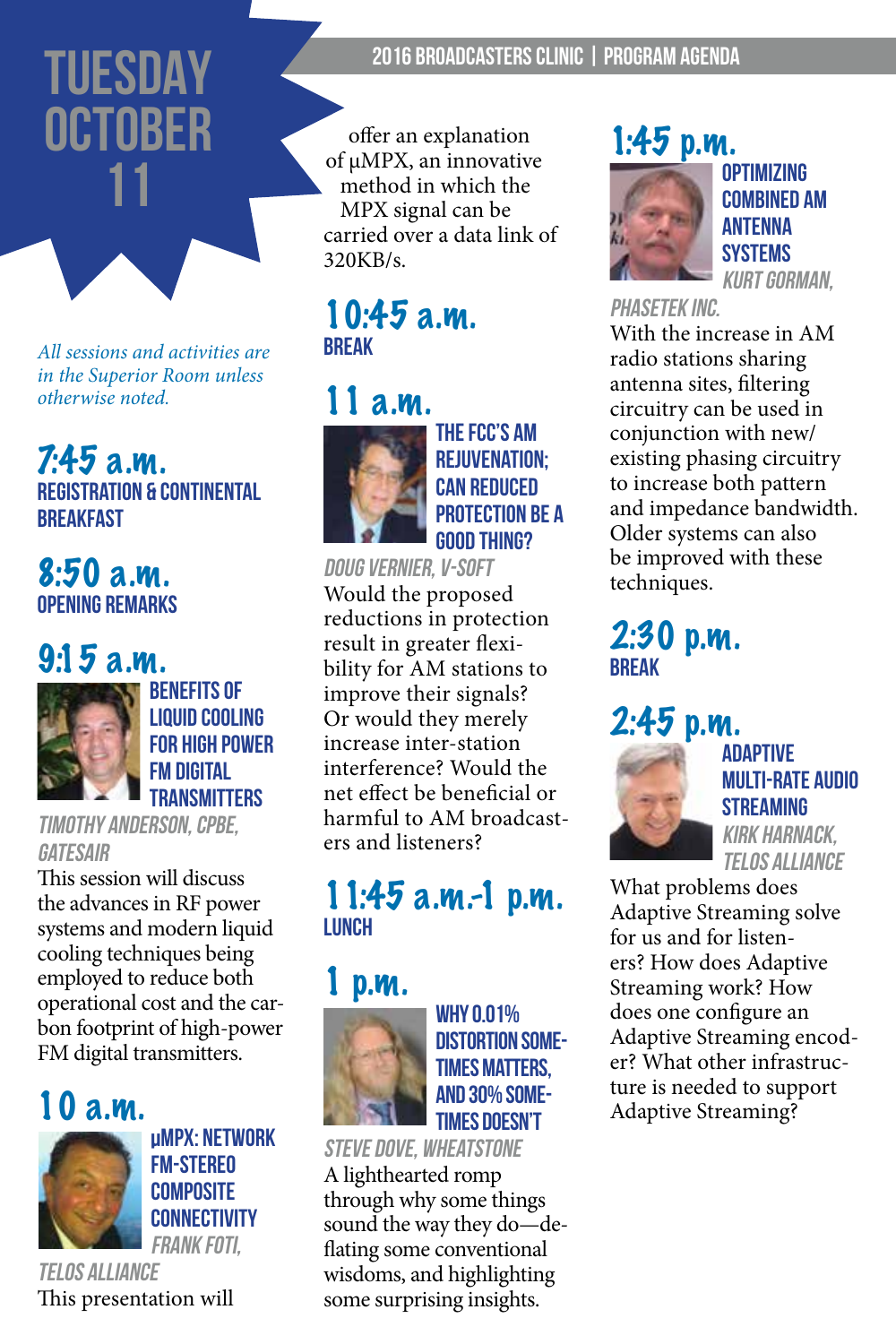#### 3:30 p.m.



**building the ultimate ip audio network** tony peterle,

worldcast systems

Redundant Streaming for reliable transport of content, distributed Intelligence for monitoring, backup and on-demand connections, packet forwarding for backup audio sources and subnet distribution. The components can be used in combination or selected a la carte to create the audio cloud suited to the broadcast application, budget and IP network availability.

4:15 p.m.-7 p.m. **Exhibits Open–Exhibitors Reception**  Wisconsin/michigan rooms

## 7 p.m. Beer & Brats



**Nuts & Bolts Session: an evening with sparks and wires**

richard sparks If you aren't laughing, check your pulse.



**Nuts & Bolts Session: fifty years in audio and video** steve lampen

What more can we say, it's Steve Lampen!

#### 7 a.m. **Registration & Continental Breakfast LOBBY**

## 8:30 a.m.



**television spectrum repack–A Radio perspective**

**wednesday**

**OCTOBER** 

**12**

**RICHARD** redmond, gatesair While much focus has been placed on what the spectrum repack means to TV broadcasters, there has been little discussion about the potential impact to the operations of potentially thousands of FM radio broadcasters who will also be affected. This session will look at that.

#### 9:15 a.m.



**today's remote control and snmp**

tom bosscher, **CORNERSTONE** 

university radio wcsg While "Simple Network Monitoring Protocol" has been around in the IT field for a long time,

it has just recently found its way into today's broadcast remote controls. This session is a case study of one broadcaster's implementation of SNMP for remote control.

10 a.m. Wisconsin/Michigan Rooms **Exclusive Exhibit Time** 

## 11 a.m.

Wisconsin/MichigaN rooms **Lunch on Exhibit Floor**

## 1:30 p.m.



**engineering microwave links** jeremy ruck & associates, inc.

This presentation will delve into the last mile problem from an RF perspective. We will look at the engineering behind microwave links for television and radio. As part of this, we will also perform a review of the pertaining rules.

**Join us online tinyurl.com/j8ywkev #wbaBC16**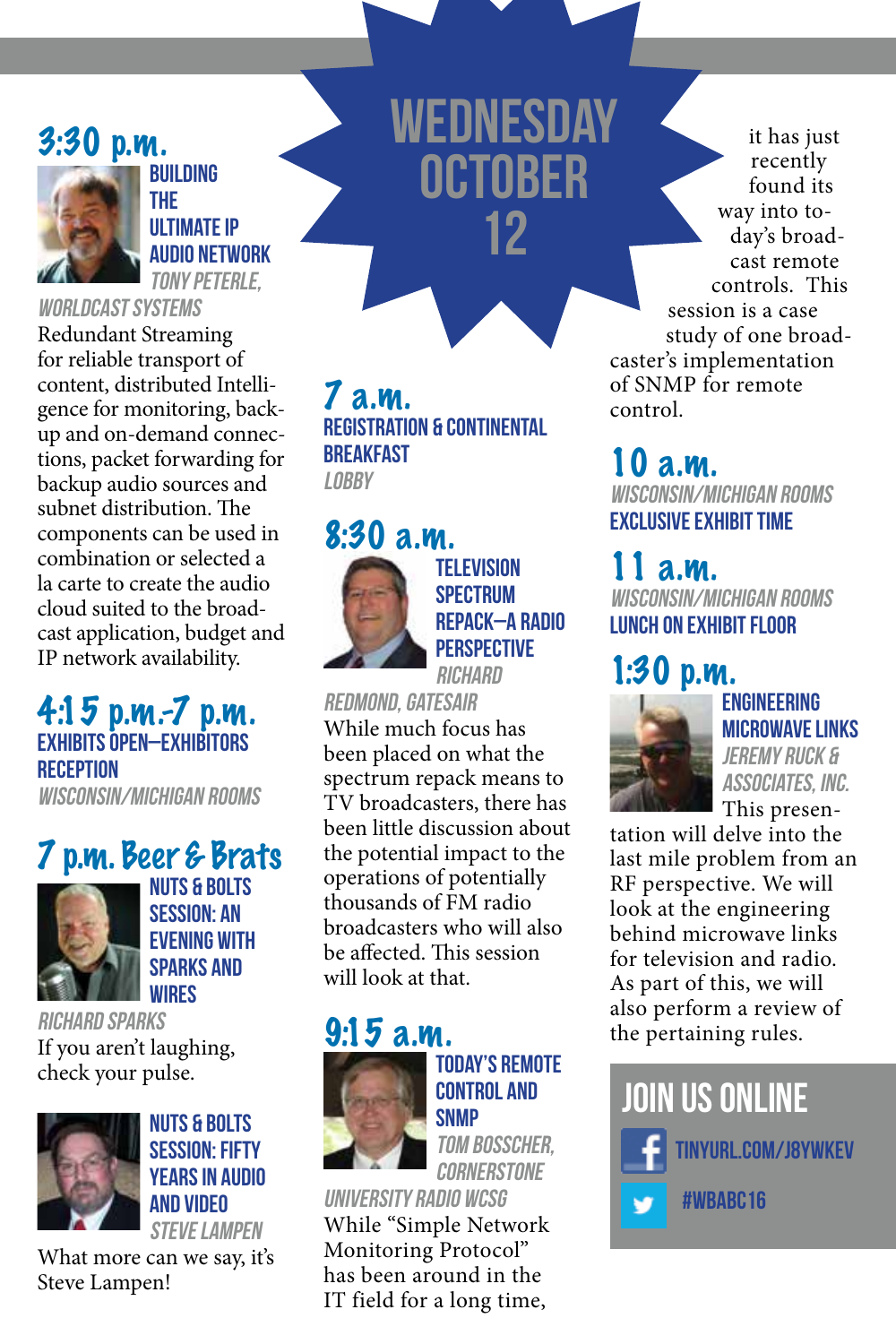## 2:15 p.m.



**technical regulatory update and cyber security for broadcasters**

kelly williams, nab There's more than the Spectrum Auction to pay attention to. This session will look at recent and proposed changes in FCC regulations as well as explore the results of their Cyber Security effort.

#### 3 p.m. **Break**

## 3:15 p.m.



**advantages of aluminum transmission line** manuel sone,

electronics research inc.

The performance of coaxial four inch aluminum transmission lines with an aluminum outer conductor and a copper inner conductor will be investigated. A comparison to an all copper transmission line will be presented as well as the historical use of aluminum RF components.



**adventures in 4k** steve lampen, belden

Everyone knows 4K is coming, but how will you integrate it into your facility? Also, there is talk about coming technologies that would revolutionize not just broadcasting, but all communications. It's just that they don't exist yet and you can't buy them. Steve will explain.

#### 5:30 p.m. **dinner**

#### 6 p.m.



**sbe all chapter meeting and program: how to take time off from a 24/7** 

#### **career**

jeff welton, nautel

With today's engineering staffing levels it's difficult to break away and take a break. This session will explore that challenge and suggest ways to make it possible.

## **thursday OCTOBER 13**

#### 7:45 a.m. **Registration and Continental Breakfast**

## 8:30 a.m.



**Atsc 3.0 in the real world MICHAEL** guthrie, **HARMONIC** 

ATSC 3.0 offers a new set of compelling features that bring TV broadcasting into the 21st century with an increase in bitrate and/ or with the robustness for mobile and portable reception. HEVC encoding will support UHD, HDR, and/or higher program counts. Transition models from ATSC 1.0 will also be discussed.

Gary Mach, GEMCOM Thank you for 32 years of Service to the Broadcasters Clinic

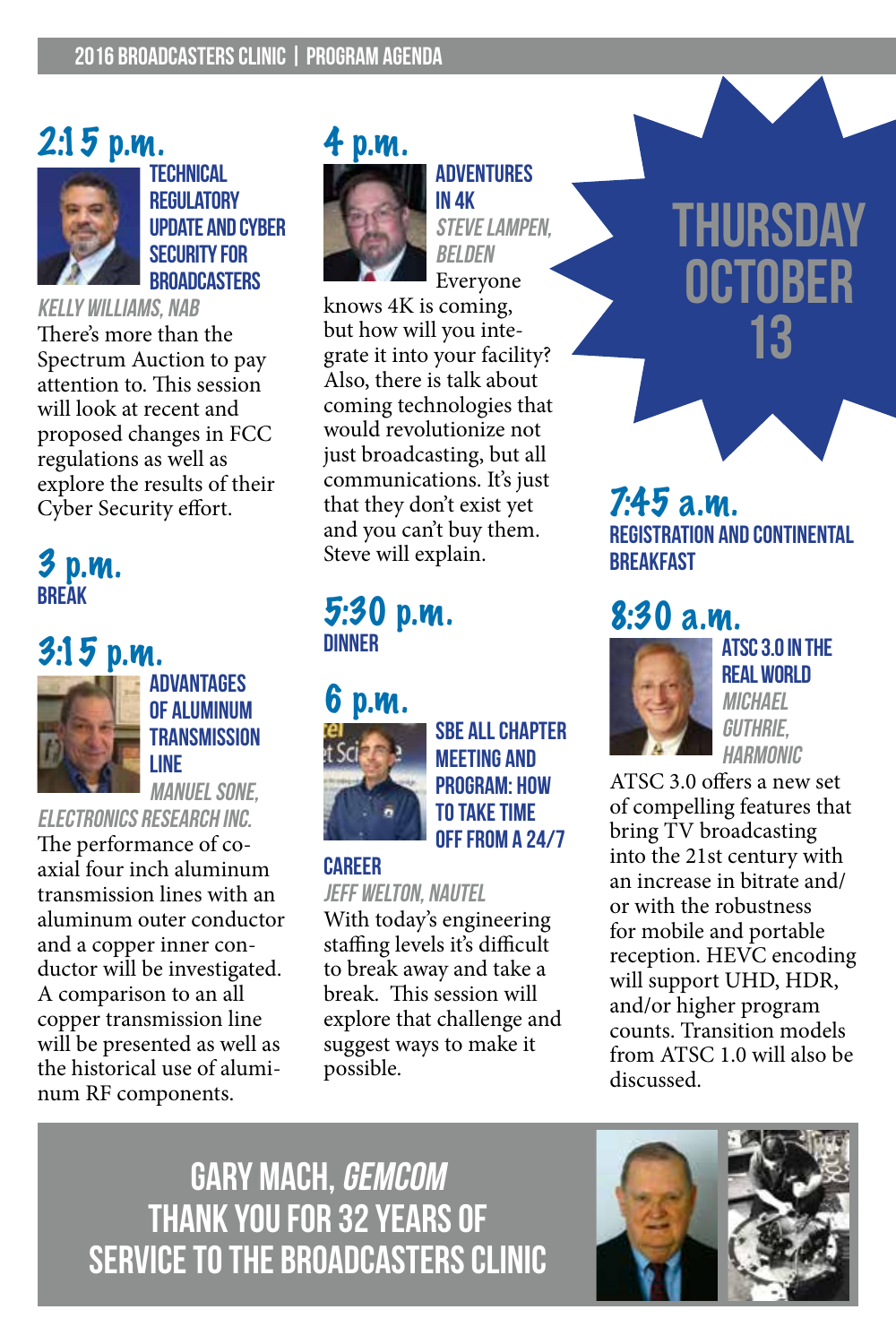## 9:15 a.m.



**atsc 3.0 and future antenna technologies** john schadler, **DIELECTRIC** 

As the ATSC 3.0 standard and SFNs are developed, it is important to keep in mind how the technical components of broadcasting could change. Each new system will require overlapping coverage areas within the original contour of a station. This paper will address the criteria and design techniques required to support ATSC 3.0 and SFNs as the next generation of the broadcast industry.

#### 10 a.m. **Break**



10:15 a.m. **the spectrum repack, is there a move to vhf in** 

#### **your future?** william ammons, micronetixx communications

The spectrum repack may find many stations looking at the possibility of moving to high band VHF, or even low band VHF. This presentation will discuss what worked back in the analog days and what is needed to

succeed in the digital era, including with ATSC 3.0.

# $1a.m.$

**television spectrum auction and repack update** Jay Adrick,

#### **GATESAIR**

This presentation will include a detailed review of the current auction and repacking timeline and look at the status of efforts to optimize the repacking process given the constrained resources and extremely short implementation time.

12 p.m. **Lunch** Mendota Room

## $\mathbf{D}.\mathbf{M}$ .



## **status of atsc**

**3.0** jerry whitaker, **ATSC COMMITTEE** The next-gen-

eration digital television system promises to provide broadcasters with new features and services and consumers with robust mobile, immersive audio, UHDTV images, and personalized interactive services. This presentation will review the status of work within ATSC and provide some thoughts on implementation considerations for broadcasters.

## 1:45 p.m.



**high efficiency in modern solid STATE UHF/VHF tv transmitters** WALT GUMBERT.

rohde & schwarz

Solid State transmitters have historically been inefficient. This session will look at various methods of improving their efficiency with Doherty, including case studies showing the energy savings realized with the technology.

## 2:30 p.m.



**demystifying video over ip** Valeri Nzeyang, Senior Applications

Engineer for Compression Systems and IP Transport, **EVERTZ** 

This session will compare SMPTE 2022-6, ASPEN, and TR-03 as well as highlight the benefits and challenges of each format. In addition, we will investigate how each format handles Ultra HD and the available tools to help maintain and manage your facility with each format.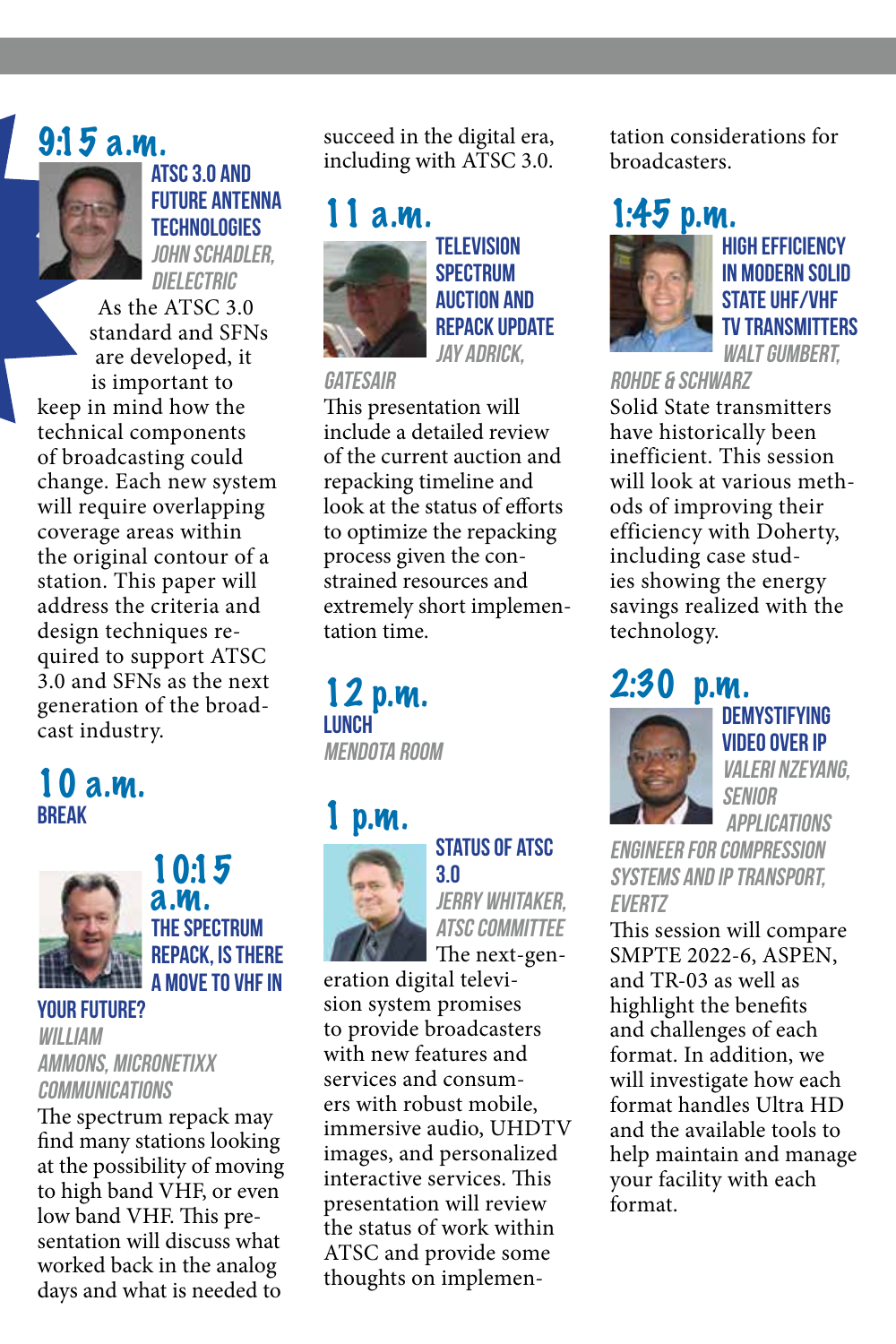

#### 2016 Broadcasters Clinic | planning committee





Committee Chair Leonard Charles Television Wisconsin











**STEVE BROWN** Woodward Radio Group



BALDRIDGE COMMUNICATIONS WLAX-DT/WEUX-DT Dennis baldridge



Mark Burg



Greg Dahl Second Opinion Communications





Clif Groth New Radio Group



Bill Hubbard, UW-Green Bay Keith Kintner, UW-Oshkosh Gary Mach, GEMCOM















KEVIN RUPPERT, *WISC-TV* MATT SPERLING WKBT-TV TOM SMITH







Michelle Vetterkind WBA PRESIDENT & CEO





Linda Baun WBA VICE PRESIDENT & EMAIL QUEEN





Liz boyd NCSA/PEP Coordinator

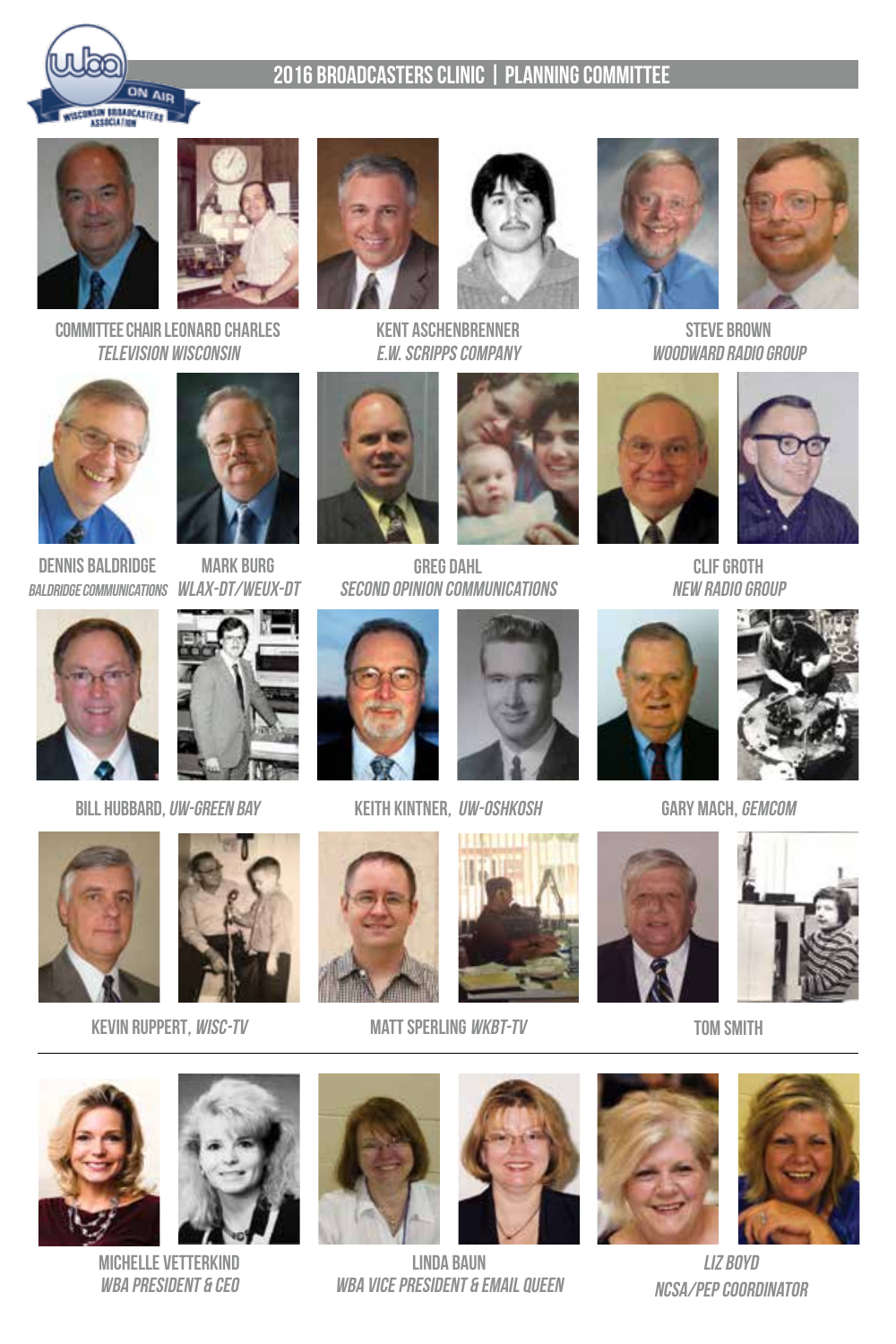#### **Hotel Information**

The 2016 Broadcasters Clinic sessions are being held in the Superior Room at the Madison Marriott West Hotel, which is located at 1313 John Q. Hammons Drive in Middleton. The hotel deadline is Sept. 19, 2016, and the discounted rate is \$119. Reservations can be made online at wi-broadcasters.org. To register by phone, call 888-745-2032 and mention WI Broadcasters group code BROBROA to receive the discounted rate.

#### **Registration Information**

Registration fee covers: program materials, continental breakfasts and luncheons as indicated, refreshment breaks and an evening reception with hot hors d'oeuvres (cash bar) and Beer and Brats at the Nuts and Bolts session.

Vegetarian meals can be requested by calling the WBA office at 1-800-236- 1922, by Sept. 15, 2016. The WBA will need to guarantee meal counts with the hotel, therefore the WBA will NOT refund any cancellations made after Sept. 15, 2016. The WBA will also invoice for all "no-shows."

#### **Contact**

For further conference or exhibit information contact: Linda Baun 608-729-1480 lbaun@wi-broadcasters.org



#### **EXHIBITORS**

The Broadcasters Clinic Committee and the Wisconsin Broadcasters Association extend their gratitude to the Broadcast Clinic exhibitors and prize donors.

> **25-SEven Alpha Video Axia Audio Broadcasters General Store BSW canon Clear-Com Comrex Davicom, a Divison of Comlab dielectric DoubleRadius ENCO Evertz FOR-A Corporation of America Full compass GatesAir GORMAN-REDLICH MFG. Jampro Joseph Electronics Kathrein linear acoustics Logitek minnetonka audio Nautel omnia audio Resonant Results Rohde & Schwarz Ross Video shively SONY telestream Tieline The Codec company The Telos alliance Telos systems Utah Scientific V-soft communications Wheatstone Corporation**

*Exhibitor list is current as of Aug. 12, 2016. The most up-to-date list is in the attendee packet.*